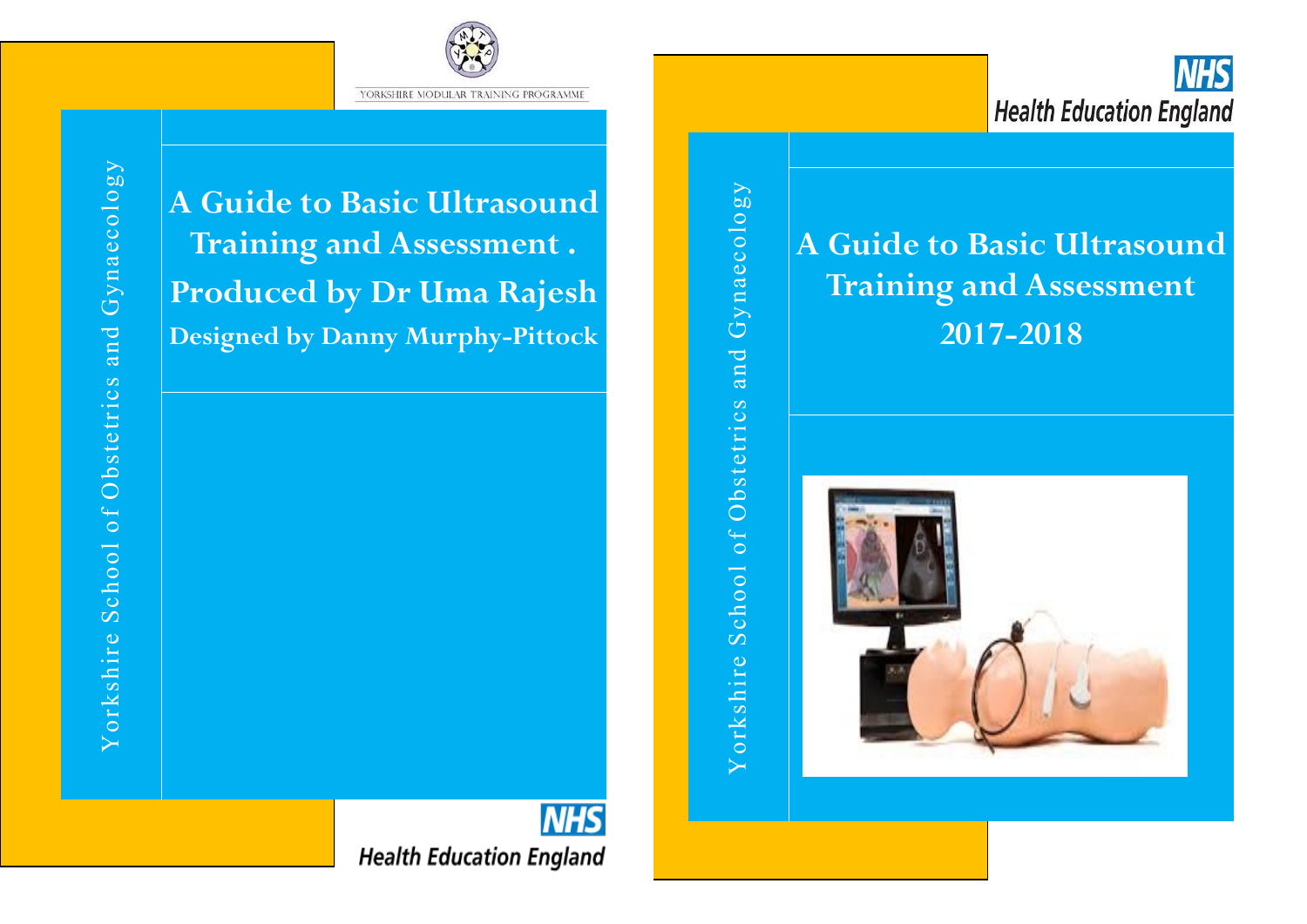# Contents

# **A Guide to Basic Ultrasound Training and Assessment**

Version 1.0

Section One

Basic USS training outline for Yorkshire

Section Two **Section** 

Hands on sessions in individual units

Section Three

Guide to Basic Assessment and sign off

### Regional Simulation Centres

I have evidenced my 5 hours of Simulation Training on Simulation Training on Simulation Training on Simulation<br>Training on Simulation Training on Simulation Training on Simulation Training on Simulation Training on Simula

**Within our region there are currently four simulation centres.**

**The table on the opposite page shows which locality trainees are expected to attend to complete there simulation training.**

attend to complete there simulation training.<br>To book a session using the simulator you will need to contact the local co-To book a session using the simulator you will need to contact the local co-<br>ordinator, Please be aware that you will need to arrange a meeting with the coordinator in order to obtain a log on for the system, All additional usage of the **simulator will require an advanced booking.**

simulator will require an advanced booking.<br>Please note: Simulators are also available at Airedale Hospital (A&E) Grimsby **(TVS) and Mid Yorkshire (TAS+TVS) for trainees to access locally with help of the local College Tutor.**

Personal Notes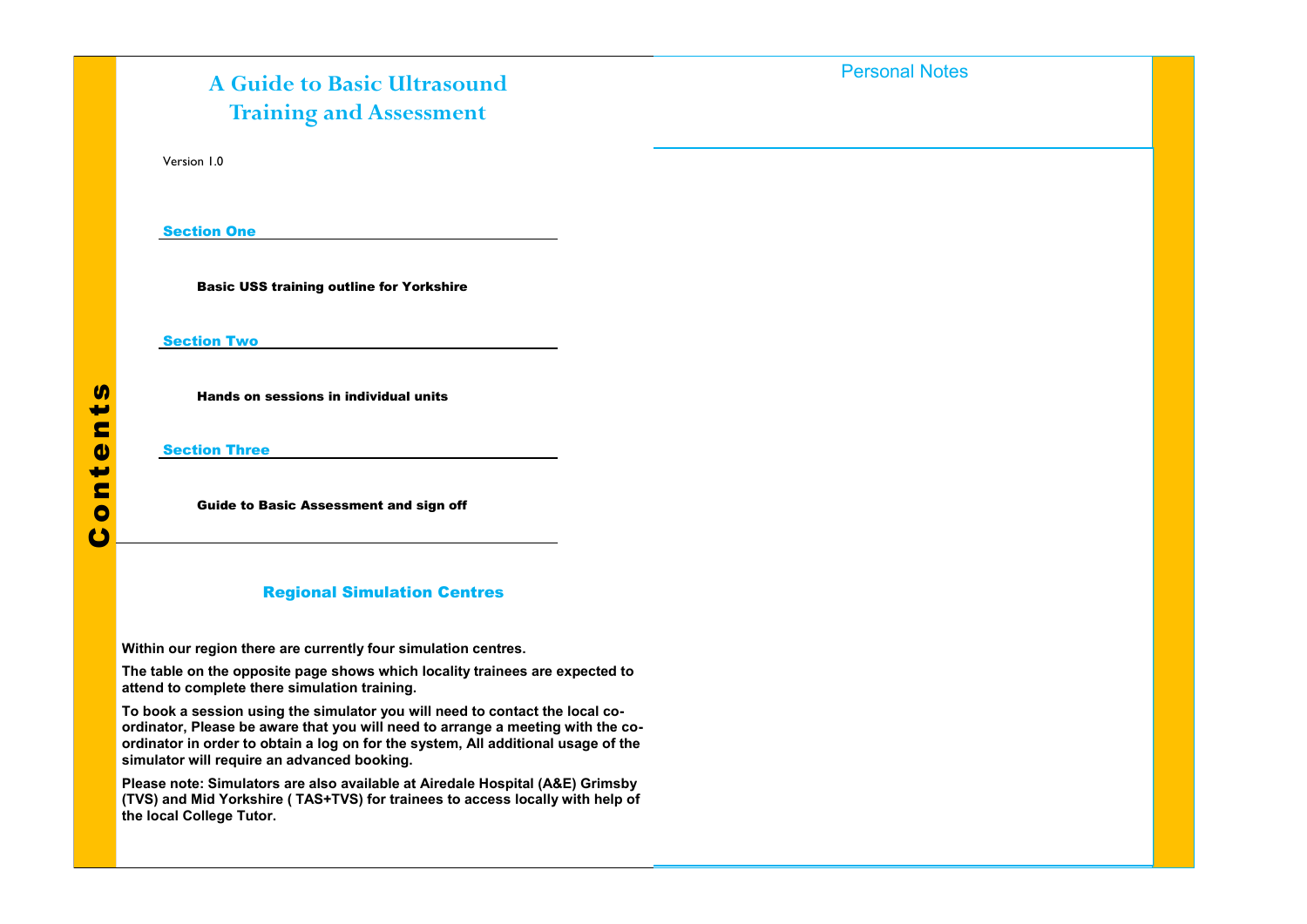I have booked Study Leave for my YMTP Basic Ultrasound Course on :

**My Local USS Simulation Contact is :**

I have evidenced the completion of this YMTP Course in my Eportfolio

I have evidenced my 5 hours of Simulation Training on my Eportfolio

I have completed and evidenced my OSATS for USS

If you feel that more Training would benefit you please contact your local simulation Champion, if you require extra support please feel free to contact the School lead for USS simulation training – Dr Uma Rajesh Uma.rajesh@hey.nhs.uk

| Co-Ordinator<br><b>Locality</b> | Gavin hodgson@york nhs.uk<br>Gavin Hodgson  | olivia.chariton@hey.nhs.uk<br>Tel: 01482 604378<br>Olivia Chariton | vinod.john@bthft.nhs.uk<br>Vinod John | Royal Hallamshire Hospital<br>Radiology Department, C<br>Paula.smith@sth.nhs.uk<br>Tel:0114 2269508<br>Floor, |                                                                                                                                                                 |
|---------------------------------|---------------------------------------------|--------------------------------------------------------------------|---------------------------------------|---------------------------------------------------------------------------------------------------------------|-----------------------------------------------------------------------------------------------------------------------------------------------------------------|
| Locality<br>Trainer             | Olujimi jibodu@york.nhs.uk                  | Uma Rajesh@hey nhs uk                                              | Padma Munjuluri@bthft.nhs.uk          | Gayle.rutherford@hey.nhs.uk                                                                                   | Live scanning needs to be locally arranged in each unit -Liaise with your Rota Coordinators,<br>College Tutors and inform Deanery USS Link for trouble shooting |
| <b>Which Traines Attend</b>     | Scarborough and York trainees<br>Harrogate, | Scunthorpe and Hull trainees<br>Grimsby,                           | Calderdale, Bradford and Leeds        | and Doncaster                                                                                                 |                                                                                                                                                                 |
| Simulation<br>Centre            | York Teaching Hospital NHS<br>Trust         | Hull and East Yorkshire Hospi-<br>tals NHS Trust                   | Bradford Royal Infirmary              | Sheffield (Northern General and Barnsley, Rotterham, Sheffield<br>Royal Hallamshire)                          |                                                                                                                                                                 |

Personal Check List  $\blacksquare$  $\mathbf{u}$ **THE**  $\mathbf{r}$  $\blacktriangleright$  $\bullet$  $\bullet$  $\mathbf{r}$  $\mathbf{c}$  $\blacksquare$ n a  $\bullet$  $\mathbf{u}$  $\blacktriangleright$  $\bullet$  $\mathbf{\Omega}$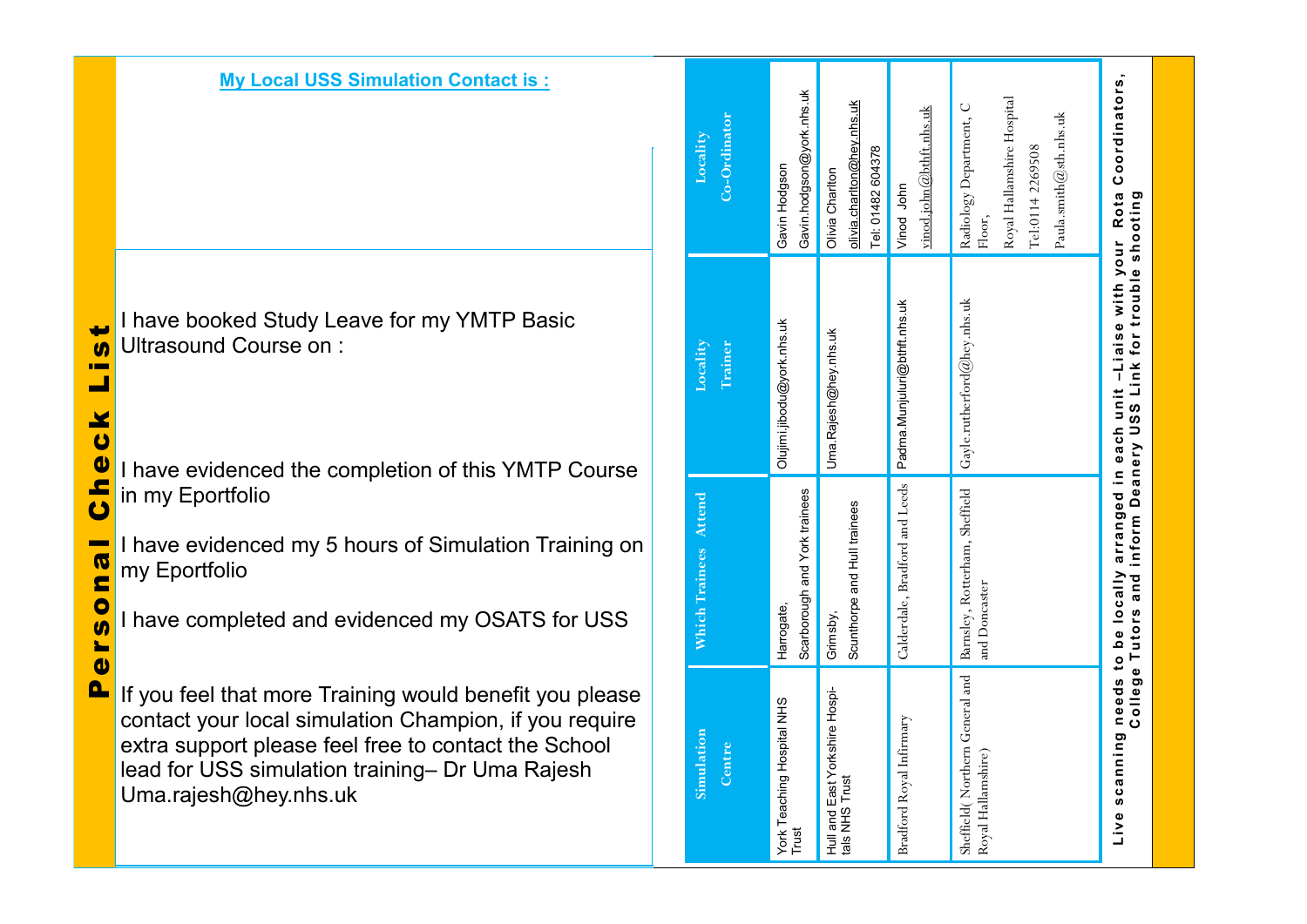| ST1<br>Introduction to the simulator<br>Basic Ultrasound Course takes place in Hull each year and will provide an in-<br>troductory session on the USS simulator.<br>Locality access to TAS & VTS Simulators is also available ( Please see list on<br>introduction page)<br>By ARCP all ST1 trainees are expected to complete :<br><b>STRATOG USS module (Self directed learning)</b><br>$\bullet$<br>YMTP Basic Ultrasound Course( runs once yearly at Hull Royal Infirmary)<br>E<br>C<br>Evidence of completion of both STRATOG module and YMTP Basics course<br>•Counsel patient about procedure<br>need to be evidenced in Eportfolio.<br>•Appropriate probe selection and machine set up /<br>E<br>operation<br>$\bullet$<br>•Confirm fetal heart beat<br>₩<br>•Assess fetal lie and presentation<br><b>ST2</b><br>$\boldsymbol{\omega}$<br>•Determine placental position - trans abdominally<br>Those who have missed the ST1 introduction to simulation ( or require further<br>$\bullet$<br>updates) as a part of basic USS course must attend a 'mop up' Simulation<br>•Communicate results to patient<br>practical session at Hull Royal Infirmary in October of each year.<br>(N<br>•Complete a structured written ultrasound report<br>•Arrange appropriate referral follow up<br>A minimum of 5 hours of simulator time is required for completion of the basic<br>trans abdominal USS modules objectives, as per RCOG curriculum.<br>If as a trainee you feel the need to access simulators for over 5 hours to gain<br>that the trainee meets the minimum requirements for<br>confidence in basic competencies , then they should do so. Please speak to<br>programme sign off as Directed by RCOG Matrix<br>your College tutor for further guidance<br>A minimum of 5 hours simulation training during ST2 needs to be evidenced in<br>your Eportfolio at ARCP (Please be aware that ARCP'S take place prior to the<br>end of your rotation and avoid leaving this training to the last minute)<br>You are not expected to do Summative but FORMATIVE OSATS to show evi-<br>dence of ongoing training during this year. | <b>Basic USS training outline for Yorkshire</b><br>Below are the minimum expectations set out by the school for each year<br>of training.<br>If you feel that you will struggle to meet these please speak to your<br>college tutor and the USS Link for the region for guidance. | <b>Basic Module 4- Placental assessment</b>                                                                      |
|------------------------------------------------------------------------------------------------------------------------------------------------------------------------------------------------------------------------------------------------------------------------------------------------------------------------------------------------------------------------------------------------------------------------------------------------------------------------------------------------------------------------------------------------------------------------------------------------------------------------------------------------------------------------------------------------------------------------------------------------------------------------------------------------------------------------------------------------------------------------------------------------------------------------------------------------------------------------------------------------------------------------------------------------------------------------------------------------------------------------------------------------------------------------------------------------------------------------------------------------------------------------------------------------------------------------------------------------------------------------------------------------------------------------------------------------------------------------------------------------------------------------------------------------------------------------------------------------------------------------------------------------------------------------------------------------------------------------------------------------------------------------------------------------------------------------------------------------------------------------------------------------------------------------------------------------------------------------------------------------------------------------------------------------------------------------------------------------------------------------------------------|-----------------------------------------------------------------------------------------------------------------------------------------------------------------------------------------------------------------------------------------------------------------------------------|------------------------------------------------------------------------------------------------------------------|
|                                                                                                                                                                                                                                                                                                                                                                                                                                                                                                                                                                                                                                                                                                                                                                                                                                                                                                                                                                                                                                                                                                                                                                                                                                                                                                                                                                                                                                                                                                                                                                                                                                                                                                                                                                                                                                                                                                                                                                                                                                                                                                                                          |                                                                                                                                                                                                                                                                                   |                                                                                                                  |
|                                                                                                                                                                                                                                                                                                                                                                                                                                                                                                                                                                                                                                                                                                                                                                                                                                                                                                                                                                                                                                                                                                                                                                                                                                                                                                                                                                                                                                                                                                                                                                                                                                                                                                                                                                                                                                                                                                                                                                                                                                                                                                                                          |                                                                                                                                                                                                                                                                                   |                                                                                                                  |
|                                                                                                                                                                                                                                                                                                                                                                                                                                                                                                                                                                                                                                                                                                                                                                                                                                                                                                                                                                                                                                                                                                                                                                                                                                                                                                                                                                                                                                                                                                                                                                                                                                                                                                                                                                                                                                                                                                                                                                                                                                                                                                                                          |                                                                                                                                                                                                                                                                                   |                                                                                                                  |
|                                                                                                                                                                                                                                                                                                                                                                                                                                                                                                                                                                                                                                                                                                                                                                                                                                                                                                                                                                                                                                                                                                                                                                                                                                                                                                                                                                                                                                                                                                                                                                                                                                                                                                                                                                                                                                                                                                                                                                                                                                                                                                                                          |                                                                                                                                                                                                                                                                                   |                                                                                                                  |
|                                                                                                                                                                                                                                                                                                                                                                                                                                                                                                                                                                                                                                                                                                                                                                                                                                                                                                                                                                                                                                                                                                                                                                                                                                                                                                                                                                                                                                                                                                                                                                                                                                                                                                                                                                                                                                                                                                                                                                                                                                                                                                                                          |                                                                                                                                                                                                                                                                                   | Basic Module sign off for competencies does not con-<br>firm trainees for independent practice. It is to confirm |
|                                                                                                                                                                                                                                                                                                                                                                                                                                                                                                                                                                                                                                                                                                                                                                                                                                                                                                                                                                                                                                                                                                                                                                                                                                                                                                                                                                                                                                                                                                                                                                                                                                                                                                                                                                                                                                                                                                                                                                                                                                                                                                                                          |                                                                                                                                                                                                                                                                                   |                                                                                                                  |
|                                                                                                                                                                                                                                                                                                                                                                                                                                                                                                                                                                                                                                                                                                                                                                                                                                                                                                                                                                                                                                                                                                                                                                                                                                                                                                                                                                                                                                                                                                                                                                                                                                                                                                                                                                                                                                                                                                                                                                                                                                                                                                                                          |                                                                                                                                                                                                                                                                                   |                                                                                                                  |
|                                                                                                                                                                                                                                                                                                                                                                                                                                                                                                                                                                                                                                                                                                                                                                                                                                                                                                                                                                                                                                                                                                                                                                                                                                                                                                                                                                                                                                                                                                                                                                                                                                                                                                                                                                                                                                                                                                                                                                                                                                                                                                                                          |                                                                                                                                                                                                                                                                                   |                                                                                                                  |
|                                                                                                                                                                                                                                                                                                                                                                                                                                                                                                                                                                                                                                                                                                                                                                                                                                                                                                                                                                                                                                                                                                                                                                                                                                                                                                                                                                                                                                                                                                                                                                                                                                                                                                                                                                                                                                                                                                                                                                                                                                                                                                                                          |                                                                                                                                                                                                                                                                                   |                                                                                                                  |
|                                                                                                                                                                                                                                                                                                                                                                                                                                                                                                                                                                                                                                                                                                                                                                                                                                                                                                                                                                                                                                                                                                                                                                                                                                                                                                                                                                                                                                                                                                                                                                                                                                                                                                                                                                                                                                                                                                                                                                                                                                                                                                                                          |                                                                                                                                                                                                                                                                                   |                                                                                                                  |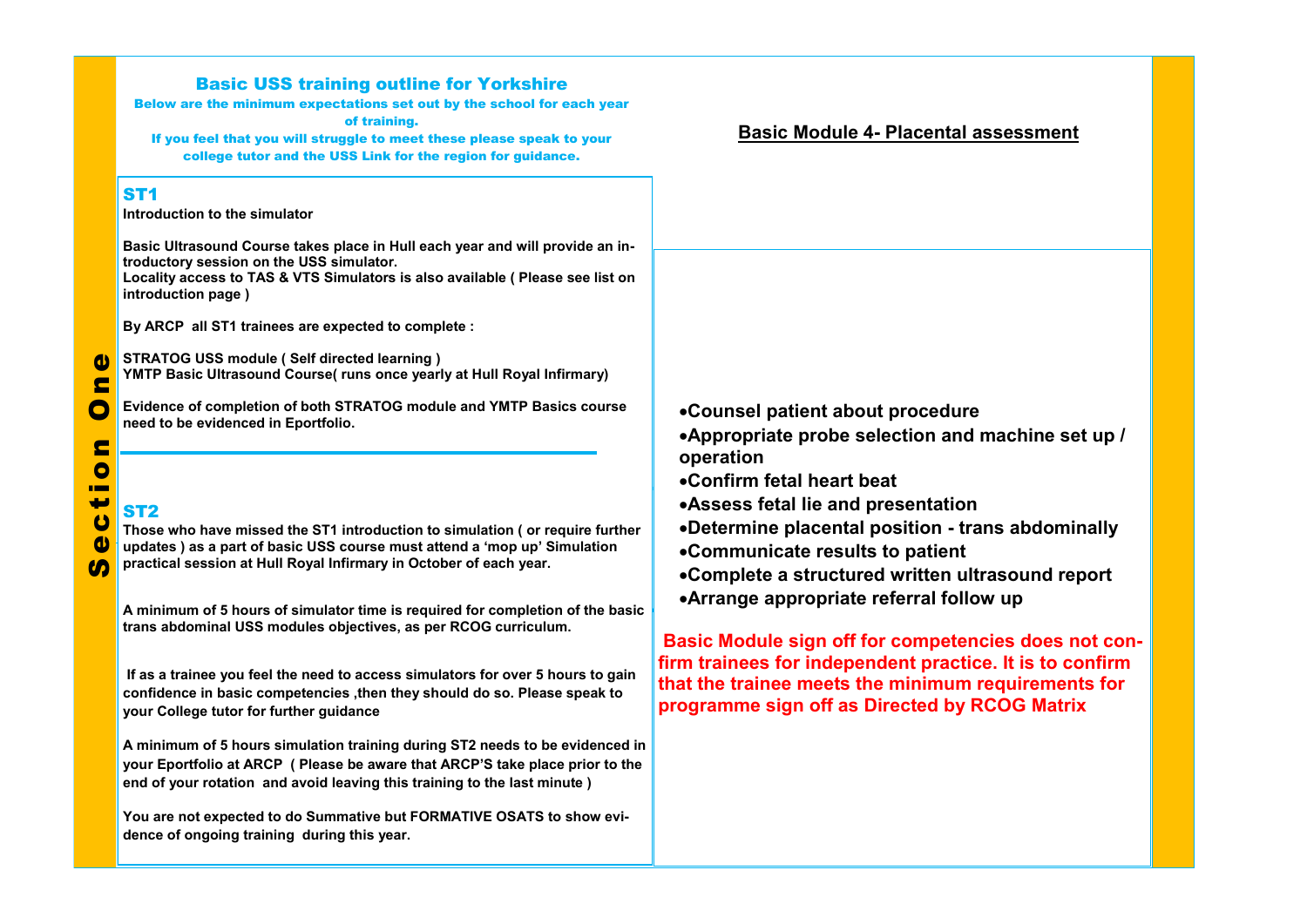### **Basic Module 3- Liquor assessment (AFI and maximum pool depth)**

- **Appropriate probe selection and machine set up / operation**
- **Confirm fetal heart beat**
- **Assess fetal lie and presentation**
- **E**<br>
Counsel patient about procedure<br>
Appropriate probe selection and<br>
operation<br>
Confirm fetal heart beat<br>
Assess fetal lie and presentation<br>
Measure amniotic fluid volume: A<br>
Communicate results to patient<br>
Communicate r **Measure amniotic fluid volume: maximum vertical pool depth**
	- **Measure amniotic fluid volume: AFI**
	- **Communicate results to patient**
	- **Complete a structured written ultrasound report**
	- **Arrange appropriate referral follow up**

**Basic Module sign off for competencies does not confirm trainees for independent practice. It is to confirm that the trainee meets the minimum requirements for programme sign off as Directed by RCOG Matrix**

### ST3

for live scan training. Other ad noc sessions can be arranged<br>throughout your year utilising the ultrasound machines in clinical are-**Practical sessions: a minimum of 2 sessions to be allocated in the early pregnancy assessment unit and obstetric fetal assessment unit for 'live' scan training. Other ad hoc sessions can be arranged as. These ad hoc sessions will vary depending upon your location in the unit.**

**Expectations are that you will have completed the 3 OSATS required for each module by the end of your ST3 training year (as per RCOG matrix).** 

**Basic Module 1 - Ultrasound examination of early (8-12 week) pregnancy**

**Basic Module 2 - Fetal measurement, lie and presentation Basic Module 3- Liquor assessment (AFI and maximum pool depth) Basic Module 4- Placental assessment**

**Additional use of the simulator can be made available as required. If you are struggling to obtain the required 'hands on' training then you must notify the ultrasound simulation Local and School Lead. Please ensure that Live scan training is evidenced in your Eportfolio prior to ARCP**

### ST4/5

**The School expectation is that as part of the ARCP process, you will expected to demonstrate continuing competences in the form of ONE OSATS for basic scanning each training year.** 

## School Lead for USS Training

**Dr Uma Rajesh**

**Hull and East Yorkshire Hospitals Nhs Trust** 

**Uma.rajesh@hey.nhs.uk**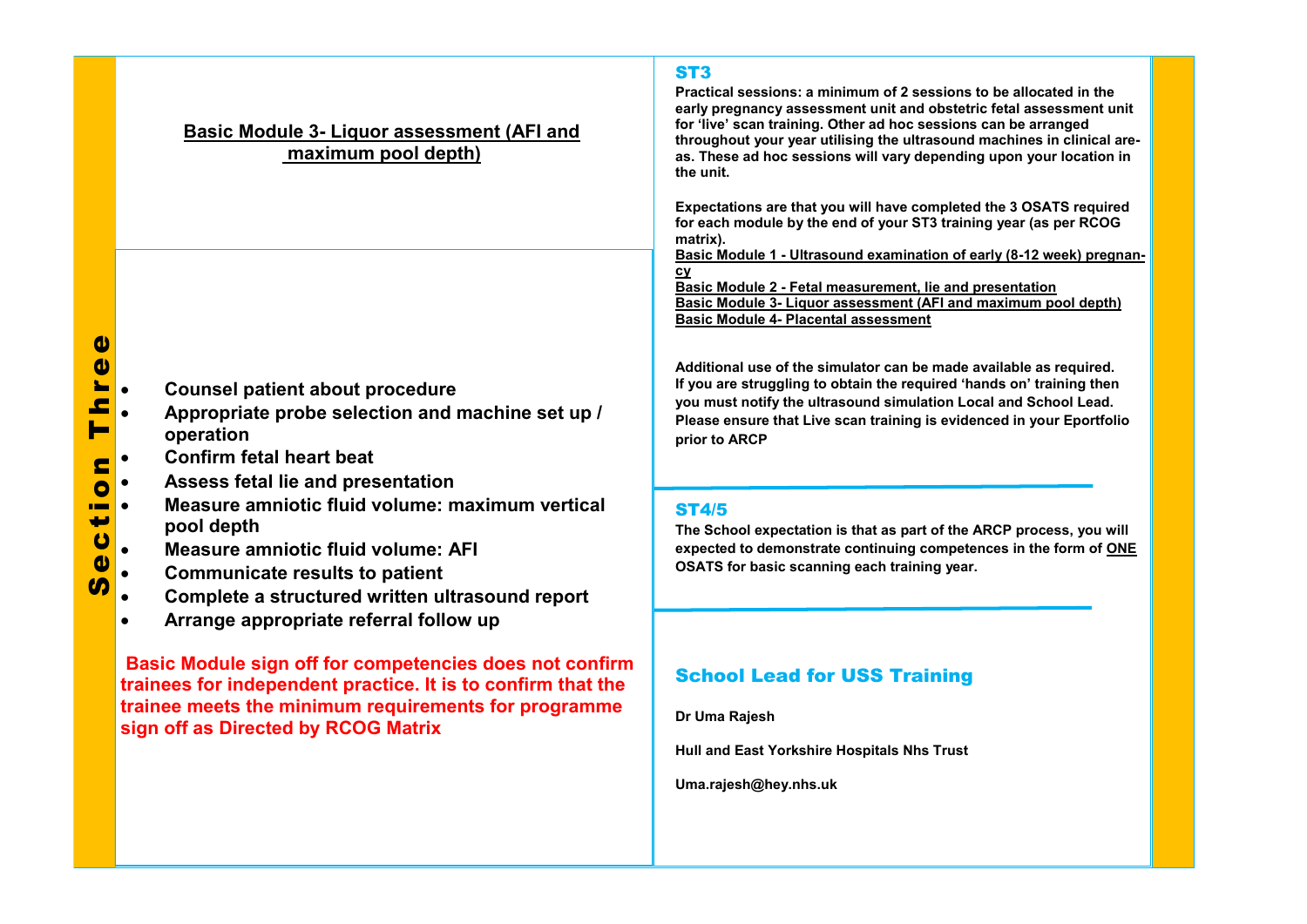### Live Scanning

- **Live scanning needs to be locally arranged in each unit**
- **Liaise with Rota Coordinators, College Tutors and inform the school lead for USS training for trouble shooting issues**
- **Practical sessions: a minimum of 2 sessions to be allocated in the early pregnancy assessment unit or TOP scan lists**
- **Two sessions in the obstetric fetal assessment unit for 'live' scan training.**
- **Other ad hoc sessions can be arranged throughout your year utilising the ultrasound machines in clinical areas.**

These ad hoc sessions will vary depending upon where your unit is **located** 

**Trainees who are unable to obtain practical sessions need to contact their local rota co-ordinator copying in there college tutor and the**  $\frac{1}{2}$ are incarrota co-ordinator copying in there concge rator and the school lead for USS training( uma.rajesh@hey.nhs.uk ) **Identify bladder and right/left orientation location**

A block of 3 days study leave may be considered for trainees that are **unable to access Hands on Training, this is with the agreement of both Measure crown-rump length The School Lead for USS training and the Locality College Tutor and** will only be granted in extenuating circumstances were all other routs **beginning have been exhausted. ical setting**

The preferred method of training is to identify sessions from the **EPAU/TOP list and growth list scans by prior arrangement with the** sonographers- this will ensure that trainees are allocated on a fair and **regular basis** 

If sessions are regularly being cancelled it is your responsibility to **make your College Tutor and The School Lead for USS training aware.** that your concycle and and the centrol Ecad for **coo** training award.

**Basic Module 2 - Fetal measurement, lie and presentation and Fetal Biometry**

**Counsel patient about procedure Appropriate probe selection and machine set up / operation Confirm fetal heartbeat Establish lie Establish presentation Measure BPD trans abdominally Measure FL trans abdominally Measure HCt rans abdominally Measure AC trans abdominally** 

**Communicate results and uncertainties to patient Complete a structured ultrasound report Discuss appropriate referral if indicated Ensure images/video are recorded according to local protocol**

**COMPETENCE TO THE LEVEL OF INDEPENDENT PRAC-TICE IS NOT REQUIRED FOR THESE FOUR PARAMETERS. Working Towards competence in a Summative OSAT is acceptable for sign off in FETAL Biometry.**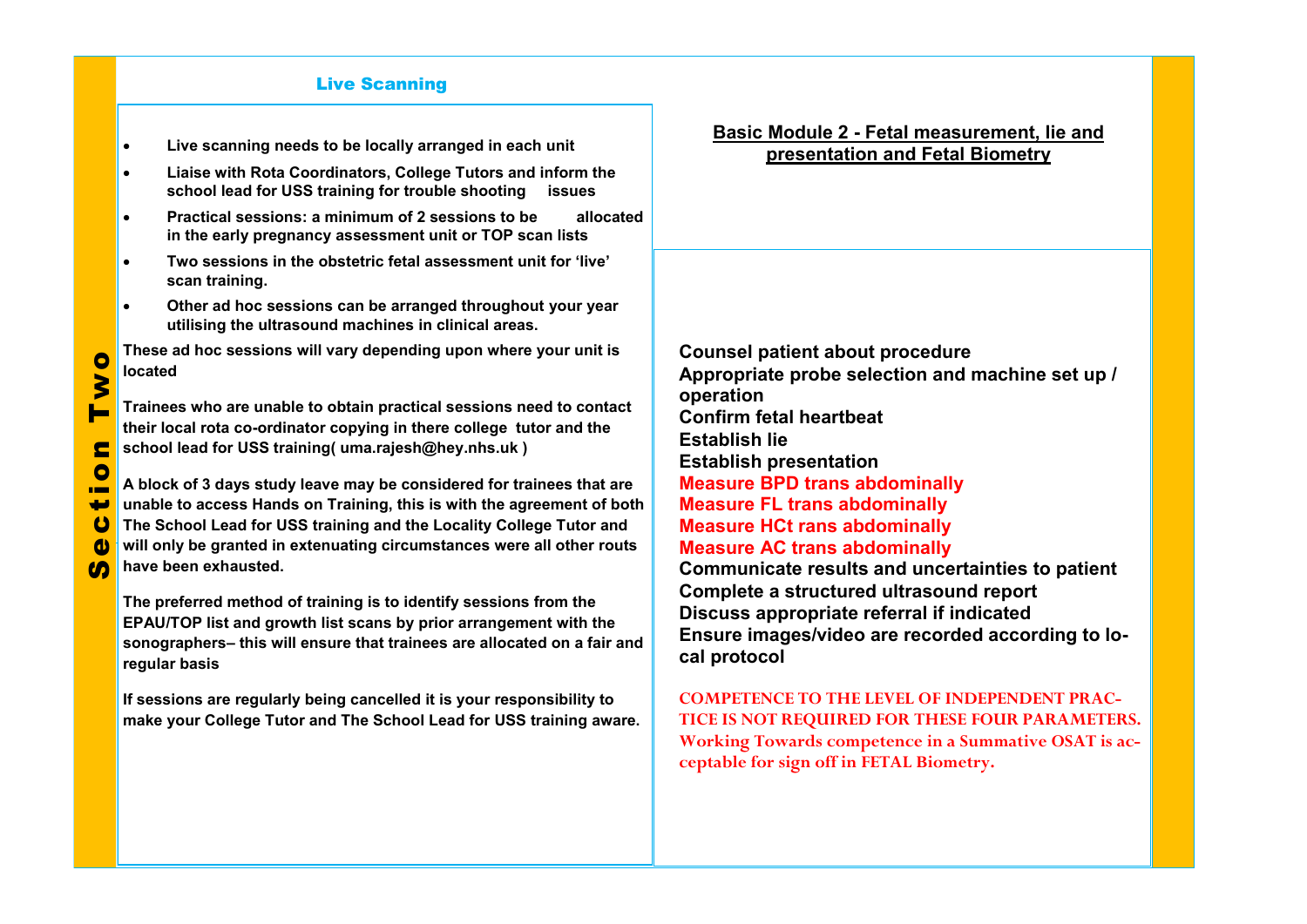**Basic Module 1 - Ultrasound examination of early (8-12 week) pregnancy**

- 
- **Appropriate machine setup**
- **Identify bladder and right/left orientation**
- **Identify uterus**
- **Identify gestational sac and confirm its intrauterine location**
- **Measure gestational sac diameter**
- **Measure crown-rump length**
- **Confirm fetal cardiac activity**
- **Example 12 Section 12 Section 12 Section 12 Section**<br> **Counsel patient about procedure**<br> **Counsilist is then the identify destational sac and confidence<br>
<b>Confidentify destational sac diamete**<br> **Confirm fetal cardiac acti •** Interpret ultrasound findings in the context of the clin**ical setting**
	- **Communicate results to patient**
	- **Complete a structured written ultrasound report**
	- **Arrange appropriate referral or follow up**

**Basic Module for USS Early pregnancy sign off for competencies does not confirm trainees for independent practice. It is to confirm that the trainee meets the minimum requirements for programme sign off as Directed by RCOG Matrix**